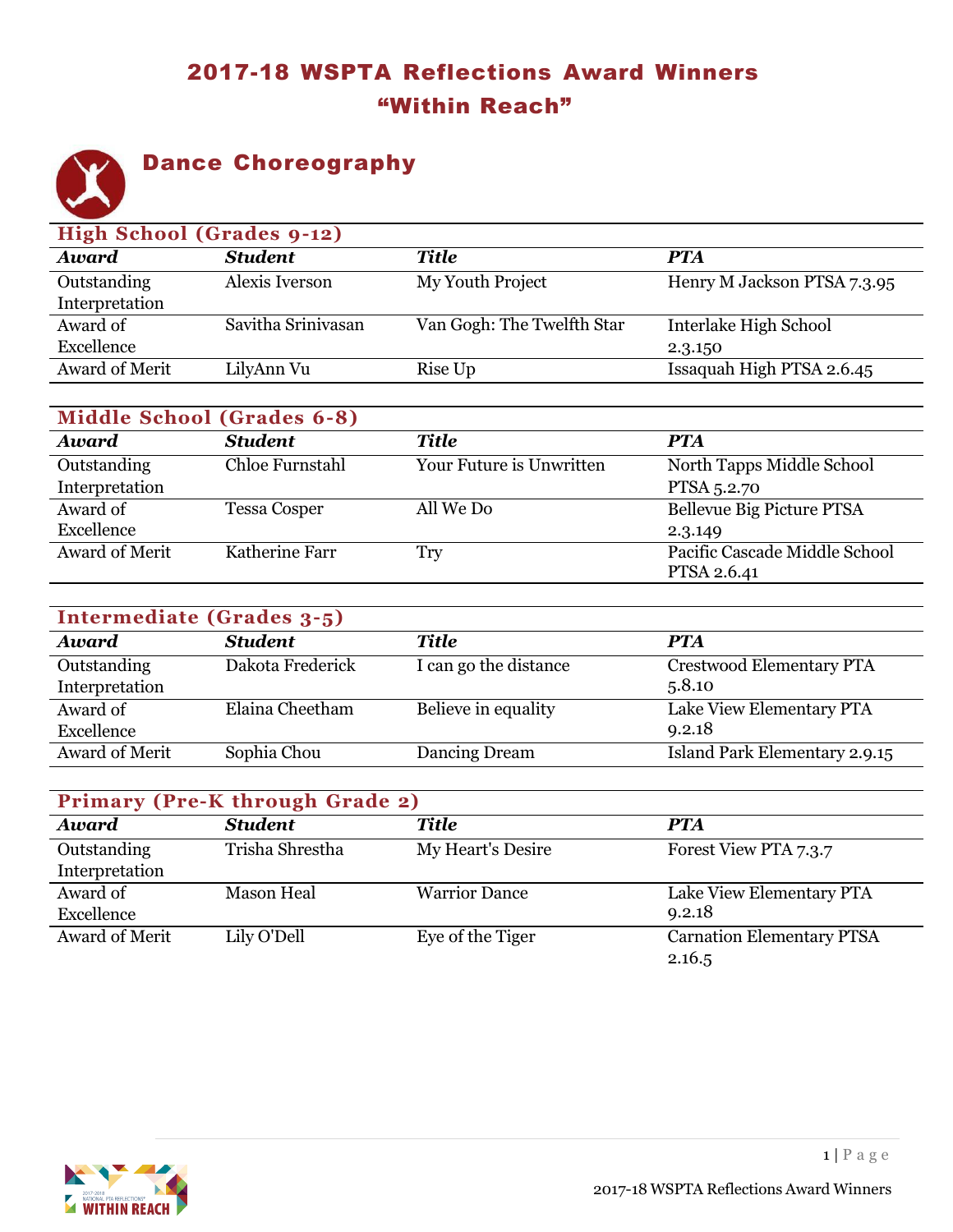

| High School (Grades 9-12) |                |                            |                               |  |
|---------------------------|----------------|----------------------------|-------------------------------|--|
| <b>Award</b>              | <b>Student</b> | Title                      | <b>PTA</b>                    |  |
| Outstanding               | Ariella Nelson | <b>Reaching for Health</b> | Mercer Island High            |  |
| Interpretation            |                |                            | School PTSA 2.9.50            |  |
| Award of                  | Giao Nguyen    | Capacity                   | Skyline High School 2.6.70    |  |
| Excellence                |                |                            |                               |  |
| Award of Merit            | David Humbert  | <b>Biking Film</b>         | <b>Cedarcrest High School</b> |  |
|                           |                |                            | PTSA 2.16.35                  |  |

| <b>Middle School (Grades 6-8)</b> |                   |                     |                             |  |
|-----------------------------------|-------------------|---------------------|-----------------------------|--|
| <b>Award</b>                      | <b>Student</b>    | <b>Title</b>        | <b>PTA</b>                  |  |
| Outstanding                       | Benjamin Sauer    | The Conductor       | Florence Pope 5.7.42        |  |
| Interpretation                    |                   |                     |                             |  |
| Award of                          | Savannah Mitchell | A Brush Stroke Away | North Tapps Middle          |  |
| Excellence                        |                   |                     | School PTSA 5.2.70          |  |
| Award of Merit                    | Logan Nickels     | Stay in Your Seat   | <b>Mountain View Middle</b> |  |
|                                   |                   |                     | School PTA 1.2.40           |  |

| Intermediate (Grades 3-5) |                 |                    |                           |  |
|---------------------------|-----------------|--------------------|---------------------------|--|
| <b>Award</b>              | <b>Student</b>  | <b>Title</b>       | <b>PTA</b>                |  |
| Outstanding               | Abe VanDevender | Slappy fish battle | Lewis and Clark 12.5.15   |  |
| Interpretation            |                 |                    |                           |  |
| Award of                  | Lena Walton     | Beyond             | <b>Thurgood Marshall</b>  |  |
| Excellence                |                 |                    | Elementary 6.15.75        |  |
| Award of Merit            | Mizan Shepherd  | Nest!              | Maplewood Heights 9.11.60 |  |

| Primary (Pre-K through Grade 2) |                |                                        |                                            |  |
|---------------------------------|----------------|----------------------------------------|--------------------------------------------|--|
| <b>Award</b>                    | <b>Student</b> | <b>Title</b>                           | <b>PTA</b>                                 |  |
| Outstanding<br>Interpretation   | Audrey Cui     | There are always friends<br>around you | Lakeridge PTA 2.9.20                       |  |
| Award of<br>Excellence          | Kai Quaale     | <b>Fluffy Slime</b>                    | <b>Carnation Elementary</b><br>PTSA 2.16.5 |  |
| Award of Merit                  | Drew Francek   | The Battle Within Reach                | <b>Chester PTA 15.2.22</b>                 |  |

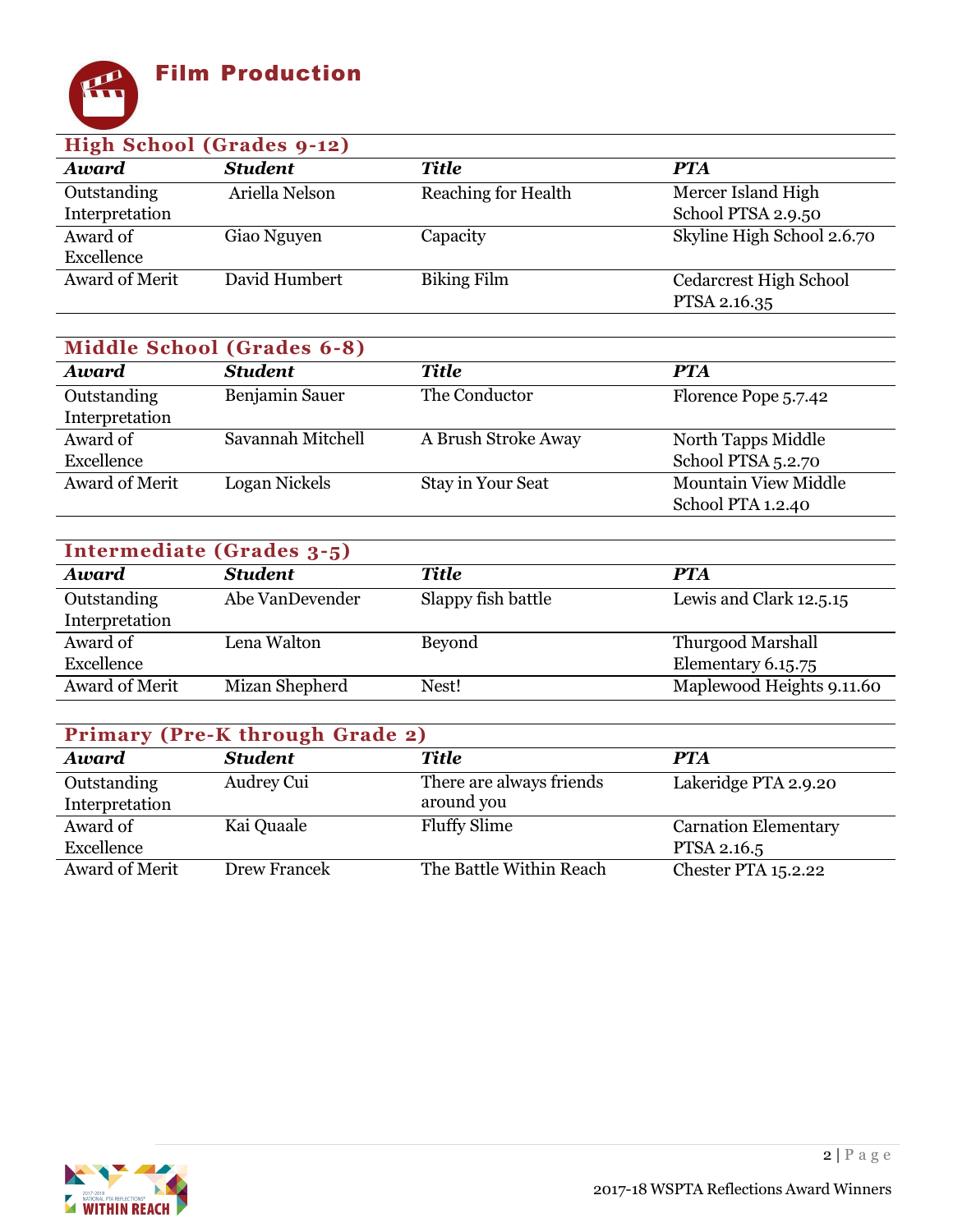

| High School (Grades 9-12) |                     |                 |                         |  |
|---------------------------|---------------------|-----------------|-------------------------|--|
| <b>Award</b>              | <b>Student</b>      | Title           | <b>PTA</b>              |  |
| Outstanding               | Esh Sathiyamoorthy  | Unseen          | Woodinville High School |  |
| Interpretation            |                     |                 | 6.10.85                 |  |
| Award of                  | <b>Emily Tang</b>   | A Million Words | Skyline High School     |  |
| Excellence                |                     |                 | 2.6.70                  |  |
| Award of Merit            | <b>Lauren Rosen</b> | Genesis         | Issaquah High PTSA      |  |
|                           |                     |                 | 2.6.45                  |  |

| Middle School (Grades 6-8) |                 |                              |                         |  |
|----------------------------|-----------------|------------------------------|-------------------------|--|
| <b>Award</b>               | <b>Student</b>  | <b>Title</b>                 | <b>PTA</b>              |  |
| Outstanding                | Maria Magbaleta | Believing                    | Risdon Middle PTA       |  |
| Interpretation             |                 |                              | 9.11.92                 |  |
| Award of                   | Emily J Nixon   | We are made to reach for the | Pine Lake Middle        |  |
| Excellence                 |                 | stars                        | School PTSA 2.6.42      |  |
| Award of Merit             | Leonardo Brito  | <b>Celestial Maze</b>        | International           |  |
|                            |                 |                              | <b>Community School</b> |  |
|                            |                 |                              | 2.8.89                  |  |

| Intermediate (Grades 3-5) |                 |                      |                           |  |
|---------------------------|-----------------|----------------------|---------------------------|--|
| <b>Award</b>              | <b>Student</b>  | <b>Title</b>         | <b>PTA</b>                |  |
| Outstanding               | Elinor Cummings | The Last Apple       | Brookside PTA 6.12.15     |  |
| Interpretation            |                 |                      |                           |  |
| Award of                  | Josie Jacobson  | <b>Almost There</b>  | Lake Tapps PTA            |  |
| Excellence                |                 |                      | 5.2.30                    |  |
| Award of Merit            | Jiya Joshi      | Your Own, Bare Hands | Bear Creek Elementary PTA |  |
|                           |                 |                      | 6.10.6                    |  |

| <b>Primary (Pre-K through Grade 2)</b> |                    |                                         |                                          |  |
|----------------------------------------|--------------------|-----------------------------------------|------------------------------------------|--|
| <b>Award</b>                           | <b>Student</b>     | <b>Title</b>                            | <b>PTA</b>                               |  |
| Outstanding<br>Interpretation          | Sonia Witt         | Good Friends are Now Within<br>My Reach | Lockwood PTA 6.10.25                     |  |
| Award of<br>Excellence                 | Eva Gupta          | Within Reach                            | Rosa Parks Elementary<br>2.8.43          |  |
| Award of Merit                         | <b>Alex Prince</b> | The Fourth Down                         | <b>Renton Park</b><br>Elementary 9.11.65 |  |

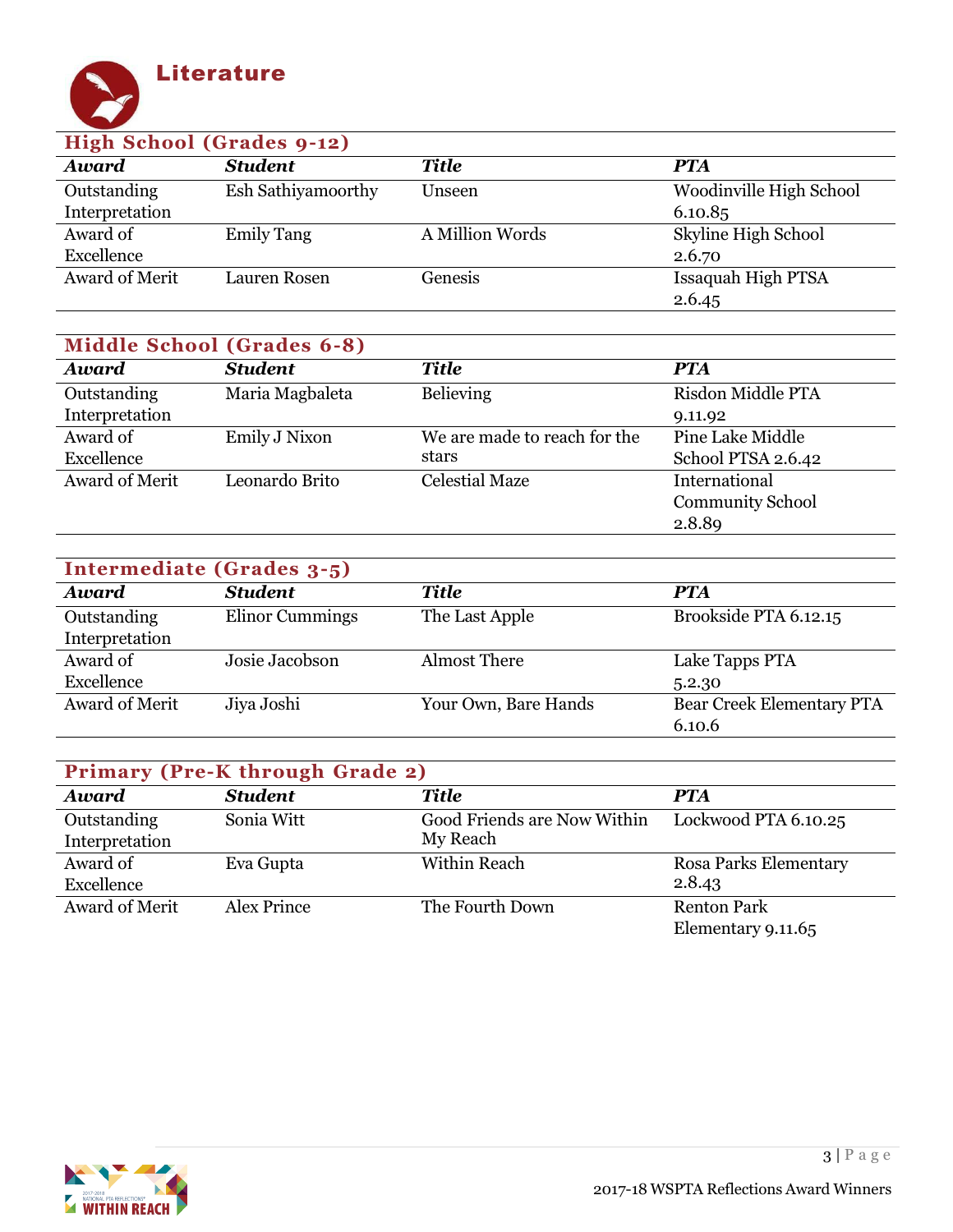### Music Composition



#### **High School (Grades 9-12)** *Award Student Title PTA* **Outstanding** Interpretation Jenny Xiong Dream Girl Inglemoor High School 6.10.75 Award of Excellence<br>Award of Merit Sarah Wang Warrior Mercer Island High School PTSA 2.9.50 Victoria Alkin Crossing the Horizon Tesla STEM 2.8.105

| <b>Middle School (Grades 6-8)</b> |                           |                    |                         |  |
|-----------------------------------|---------------------------|--------------------|-------------------------|--|
| <b>Award</b>                      | <b>Student</b>            | <b>Title</b>       | <b>PTA</b>              |  |
| Outstanding                       | Shawn Nakayama            | <b>First Steps</b> | Vancouver School of     |  |
| Interpretation                    |                           |                    | Arts & Academics        |  |
|                                   |                           |                    | PTSA 3.7.110            |  |
| Award of                          | Andrew Zhang              | Courage            | Inglewood Middle School |  |
| Excellence                        |                           |                    | PTSA 2.8.73             |  |
| Award of Merit                    | <b>Richie Uthaisombut</b> | Skyscraper         | Inglewood Middle School |  |
|                                   |                           |                    | PTSA 2.8.73             |  |

| Intermediate (Grades 3-5) |                    |                      |                         |
|---------------------------|--------------------|----------------------|-------------------------|
| <b>Award</b>              | <b>Student</b>     | <b>Title</b>         | <b>PTA</b>              |
| Outstanding               | <b>Brooke Gill</b> | Don't Lose Your Hope | Stillwater PTSA 2.16.24 |
| Interpretation            |                    |                      |                         |
| Award of                  | Diego Munoz        | The Battle at Hyrule | Pinewood PTSA 7.4.20    |
| Excellence                |                    |                      |                         |
| Award of Merit            | Aliya Alibhai      | Sagrada Familia      | Medina PTSA 2.3.57      |

| <b>Primary (Pre-K through Grade 2)</b> |                      |                          |                           |  |
|----------------------------------------|----------------------|--------------------------|---------------------------|--|
| <b>Award</b>                           | <b>Student</b>       | <b>Title</b>             | <b>PTA</b>                |  |
| Outstanding                            | Zachary Wesner       | <b>Olympic Dreams</b>    | Whittier PTA 6.15.370     |  |
| Interpretation                         |                      |                          |                           |  |
| Award of                               | Ryan Daneshvar       | True Love                | Forest View PTA 7.3.7     |  |
| Excellence                             |                      |                          |                           |  |
| Award of Merit                         | <b>Asher Billups</b> | Reach for the Red Planet | Hazel Wolf PTA K8 6.15.24 |  |

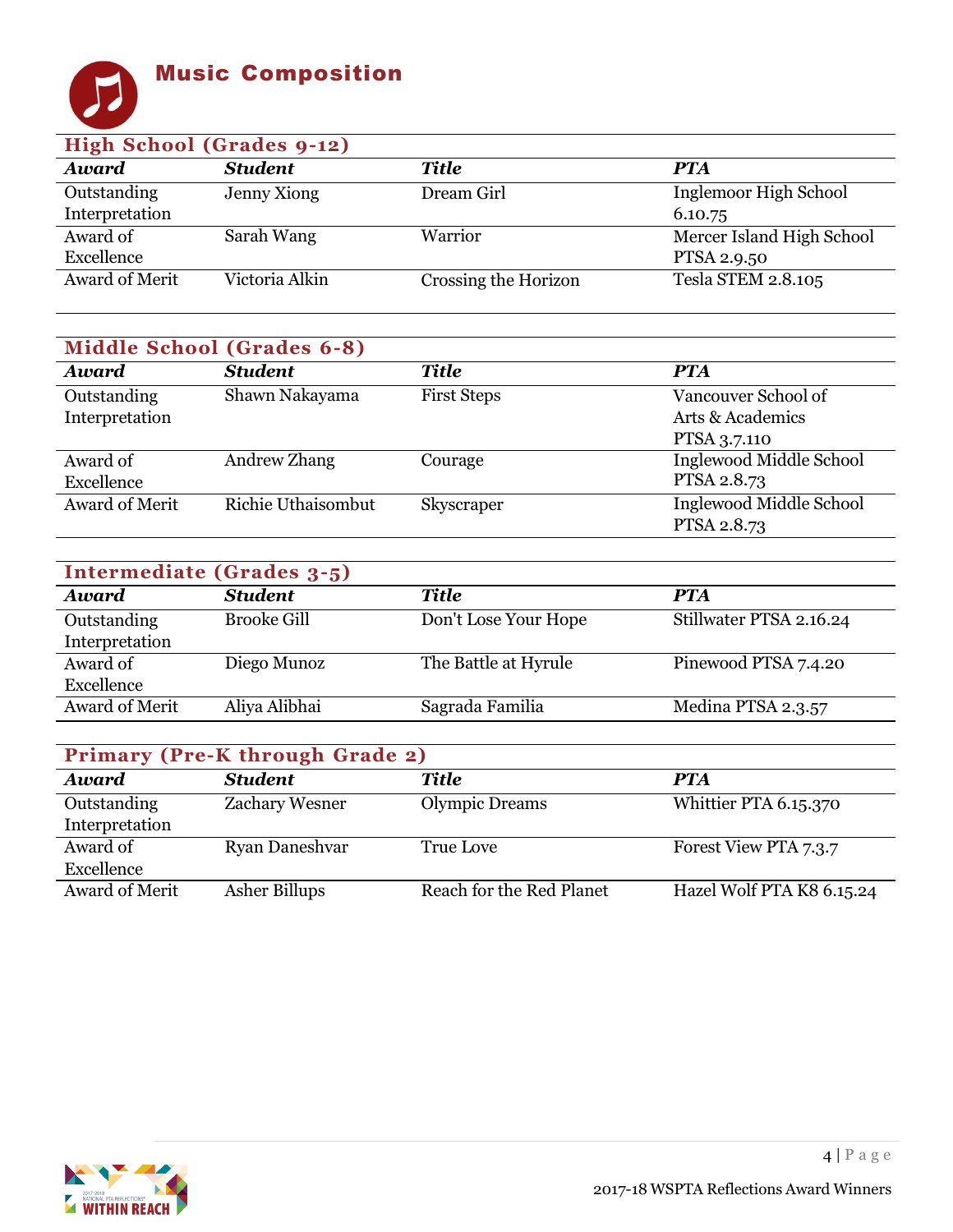

| High School (Grades 9-12) |                |                        |                    |  |
|---------------------------|----------------|------------------------|--------------------|--|
| <b>Award</b>              | <b>Student</b> | <b>Title</b>           | <b>PTA</b>         |  |
| Outstanding               | Ben Eskenazi   | Above the Below        | Issaquah High      |  |
| Interpretation            |                |                        | PTSA 2.6.45        |  |
| Award of                  | Kyle Hoffman   | Shooting for the Stars | Issaquah High      |  |
| Excellence                |                |                        | PTSA 2.6.45        |  |
| Award of Merit            | Melinda Guo    | Your Hands             | Bellevue High PTSA |  |
|                           |                |                        | 2.3.148            |  |

| <b>Middle School (Grades 6-8)</b> |                       |                           |                          |  |
|-----------------------------------|-----------------------|---------------------------|--------------------------|--|
| <b>Award</b>                      | <b>Student</b>        | <b>Title</b>              | <b>PTA</b>               |  |
| Outstanding                       | <b>Ansel LaPier</b>   | Bridges Connect our World | <b>Greenacres Middle</b> |  |
| Interpretation                    |                       |                           | School 15.2.6            |  |
| Award of                          | Skye Buist            | A Twisted Path            | Evergreen Middle School  |  |
| Excellence                        |                       |                           | PTA 7.3.70               |  |
| Award of Merit                    | <b>Maxwell Rivera</b> | My New Home               | Evergreen Middle School  |  |
|                                   |                       |                           | PTA 7.3.70               |  |

| Intermediate (Grades 3-5) |                  |                             |                             |
|---------------------------|------------------|-----------------------------|-----------------------------|
| <b>Award</b>              | <b>Student</b>   | <b>Title</b>                | <b>PTA</b>                  |
| Outstanding               | Lucas Whitehall- | Shining In The Sun          | Lake View                   |
| Interpretation            | Gilkes           |                             | <b>Elementary PTA</b>       |
| Award of                  | Kyla Lie         | <b>Bookworld</b>            | <b>Apollo Elementary</b>    |
| Excellence                |                  |                             | PTA 2.6.3                   |
| Award of Merit            | Yichen Sun       | <b>Auttumn Within Reach</b> | <b>Endeavour Elementary</b> |
|                           |                  |                             | PTSA 2.6.20                 |

| <b>Primary (Pre-K through Grade 2)</b> |                      |                         |                          |
|----------------------------------------|----------------------|-------------------------|--------------------------|
| <b>Award</b>                           | <b>Student</b>       | <b>Title</b>            | <b>PTA</b>               |
| Outstanding                            | Rylan Larsen         | Sun on Red Rocks        | <b>Glacier Park PTSA</b> |
| Interpretation                         |                      |                         | 9.14.5                   |
| Award of                               | Ruoxan (Emily) Chen  | Beauty to be Discovered | Discovery PTSA 2.6.9     |
| Excellence                             |                      |                         |                          |
| Award of Merit                         | <b>Madeline Lutz</b> | Elly                    | <b>Pioneer Valley</b>    |
|                                        |                      |                         | Elementary PTA 5.3.16    |

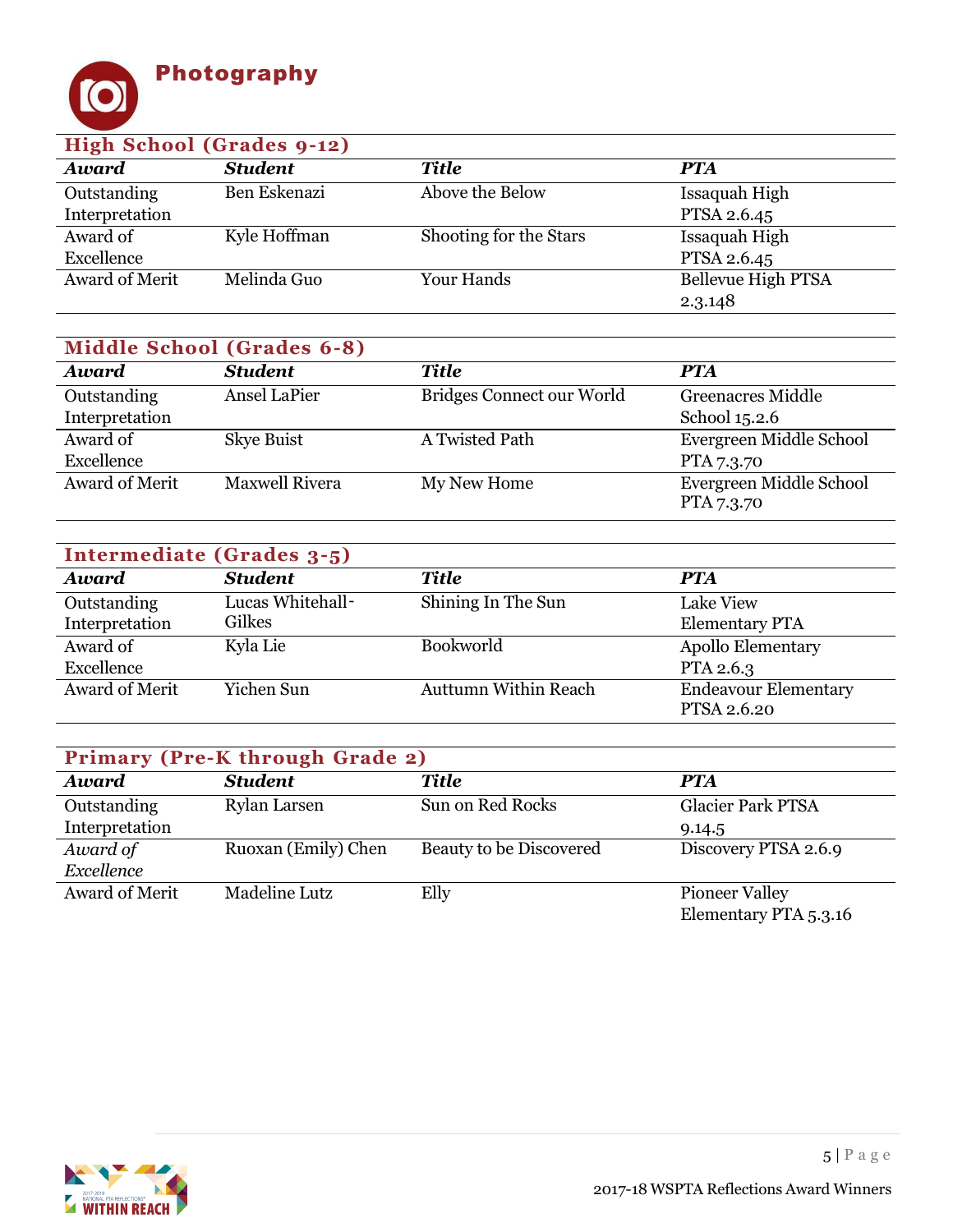

| High School (Grades 9-12) |                    |                                              |                            |  |
|---------------------------|--------------------|----------------------------------------------|----------------------------|--|
| <b>Award</b>              | <b>Student</b>     | <b>Title</b>                                 | <b>PTA</b>                 |  |
| Outstanding               | <b>Kelly Hayes</b> | <b>Unity Through Diversity</b>               | <b>Hanford Secondary</b>   |  |
| Interpretation            |                    |                                              | PTSA 12.5.45               |  |
| Award of                  | Laura Dobey        | My Mask                                      | Woodinville High           |  |
| Excellence                |                    |                                              | School 6.10.85             |  |
| Award of                  | Lynzley Kolakowski | 3D origami Peacock                           | Henry M Jackson HS         |  |
| Excellence                |                    |                                              | PTSA 7.3.95                |  |
| $-3D$                     |                    |                                              |                            |  |
| <b>Award of Merit</b>     | Ishan Parikh       | H.O.P.E (Hold On, Pain Ends)<br>in a Pillbox | Skyline High School 2.6.70 |  |

| Middle School (Grades 6-8) |                   |                                 |                             |
|----------------------------|-------------------|---------------------------------|-----------------------------|
| Award                      | <b>Student</b>    | <b>Title</b>                    | <b>PTA</b>                  |
| Outstanding                | Erewyn Limric     | <b>Yearning to Breathe Free</b> | Kalles Junior High          |
| Interpretation             |                   |                                 | PTSA 5.7.95                 |
| Award of                   | Brandon Junho Yeo | <b>Home Sweet Home</b>          | Issaquah Middle PTSA        |
| Excellence                 |                   |                                 | 2.6.35                      |
| Award of                   | Isabella Rae Van  | Heaven is Within Reach          | <b>Mountain View Middle</b> |
| Excellence                 | Hollebeke         |                                 | School PTA 1.2.40           |
| $-3D$                      |                   |                                 |                             |
| <b>Award of Merit</b>      | Meha Shah         | Perseverance                    | Evergreen Middle School     |
|                            |                   |                                 | 2.8.68                      |
| Award of Merit             | Solomon Russell   | Blue days (in hand)             | <b>Mountain View Middle</b> |
| $-3D$                      | Waring            |                                 | School PTA 1.2.40           |

| Intermediate (Grades 3-5) |                      |                               |                                 |  |
|---------------------------|----------------------|-------------------------------|---------------------------------|--|
| <b>Award</b>              | <b>Student</b>       | <b>Title</b>                  | <b>PTA</b>                      |  |
| Outstanding               | <b>MAYA KRISHNAN</b> | <b>CULTURAL</b>               | <b>Challenger Elementary</b>    |  |
| Interpretation            |                      | <b>COMMUNICATION</b>          | 2.6.6                           |  |
| Award of                  | Shreemoyee Debnath   | Reaching to the stars         | <b>Stevenson Elementary</b>     |  |
| Excellence                |                      |                               | 2.3.90                          |  |
| Award of                  | Diadora Sherlock     | <b>Emersen Smith</b>          | <b>Bryant Elementary School</b> |  |
| Excellence                |                      |                               | PTSA 6.15.60                    |  |
| $-3D$                     |                      |                               |                                 |  |
| <b>Award of Merit</b>     | Manaswini            | Grapes Are After All Not Sour | <b>Cherry Crest</b>             |  |
|                           | Madhusudhanan        |                               | Elementary 2.3.25               |  |
| <b>Award of Merit</b>     | <b>Emersen Smith</b> | Together, Our Goals Are       | <b>CCPTA 1.3.13</b>             |  |
| $-3D$                     |                      | Within Reach                  |                                 |  |

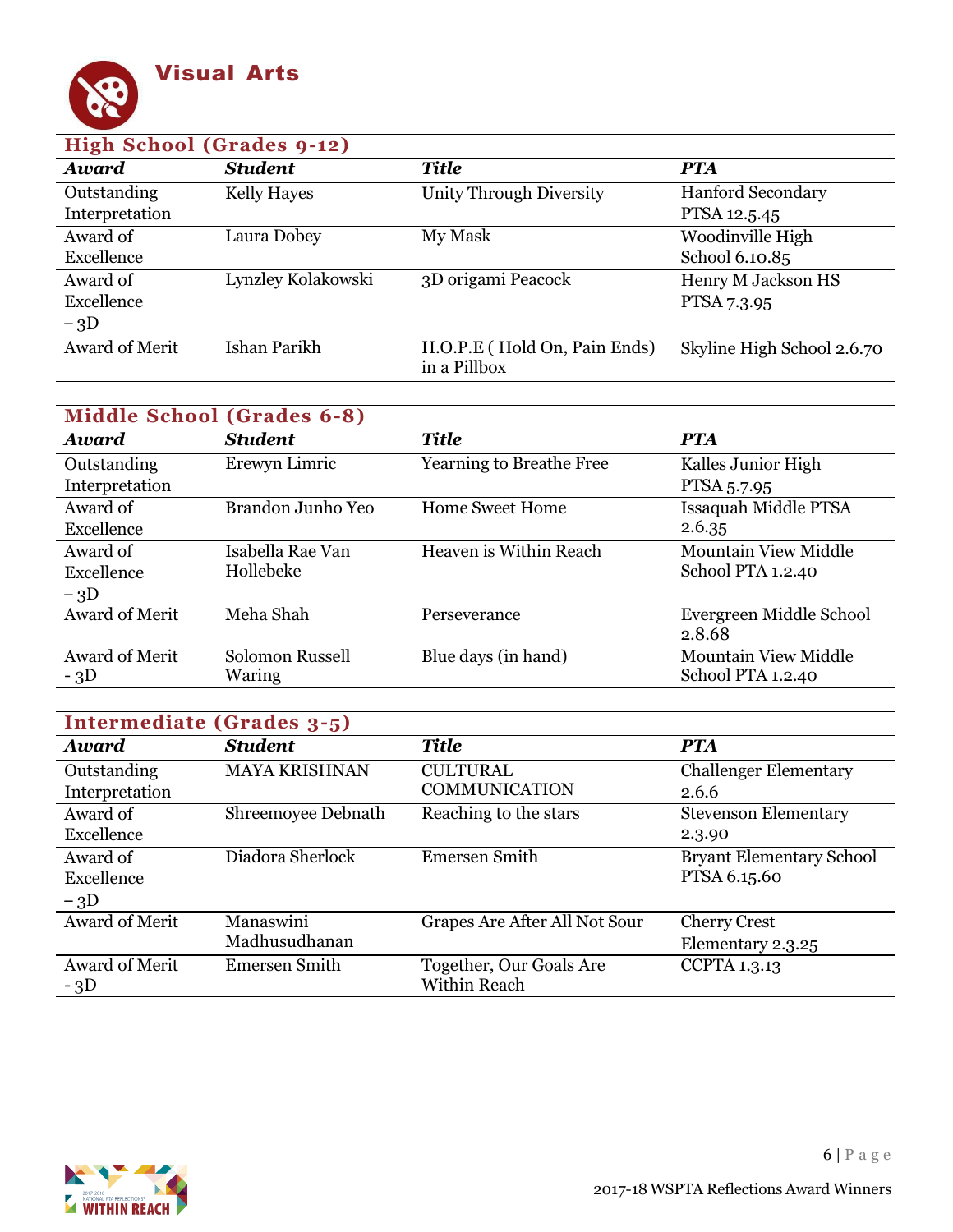

| <b>Primary (Pre-K through Grade 2)</b> |                          |                             |                                          |  |
|----------------------------------------|--------------------------|-----------------------------|------------------------------------------|--|
| <b>Award</b>                           | <b>Student</b>           | <b>Title</b>                | <b>PTA</b>                               |  |
| Outstanding<br>Interpretation          | Aarya Rohith             | Clean City, My Dream City   | Christa McAuliffe<br>Elementarty 2.8.36  |  |
| Award of<br>Excellence                 | Felix Li                 | Rescue                      | Elizabeth Blackwell Ptsa<br>2.8.54       |  |
| Award of<br>Excellence<br>$-3D$        | <b>Alexander Proctor</b> | Pyramid ribbon within Reach | Glacier Park PTSA 9.14.5                 |  |
| <b>Award of Merit</b>                  | Maanya Bhandari          | Dream to Swim               | <b>Cherry Crest Elementary</b><br>2.3.25 |  |
| <b>Award of Merit</b>                  | Ella Kim                 | Love is Within Reach        | Newcastle Elementary<br>2.6.18           |  |
| <b>Award of Merit</b><br>$-3D$         | Samantha Roberts         | Lego Pyramid                | Nautilus PTA 9.4.35                      |  |